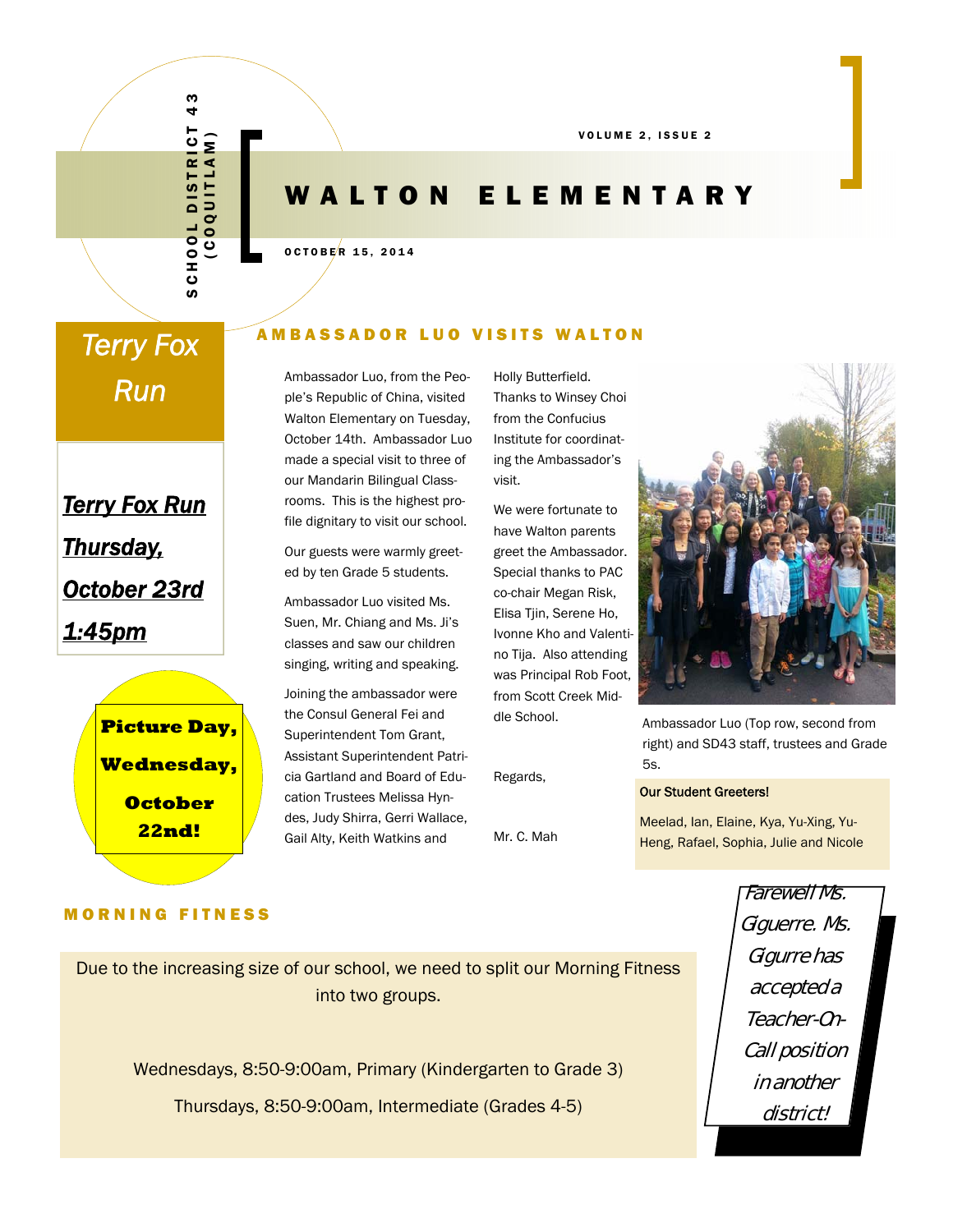## **2014-2015 Reporting Calendar**

 Interim Report Card Friday, November 7th

First Formal Report Card Friday, December 19th

## Early Dismissal at 1:45 for Parent-Teacher Meetings,

Thursday, January 8th

### Second Formal Report Card, Friday, March 6th

## Early Dismissal at 1:45 for Parent-Teacher Meetings, Tuesday, March 31st

Student Led Conferences, Wednesday, April 15th and Thursday, April 16th. Dismissal at 1:45 both days.

> Third Formal Report Card Thursday, June 25th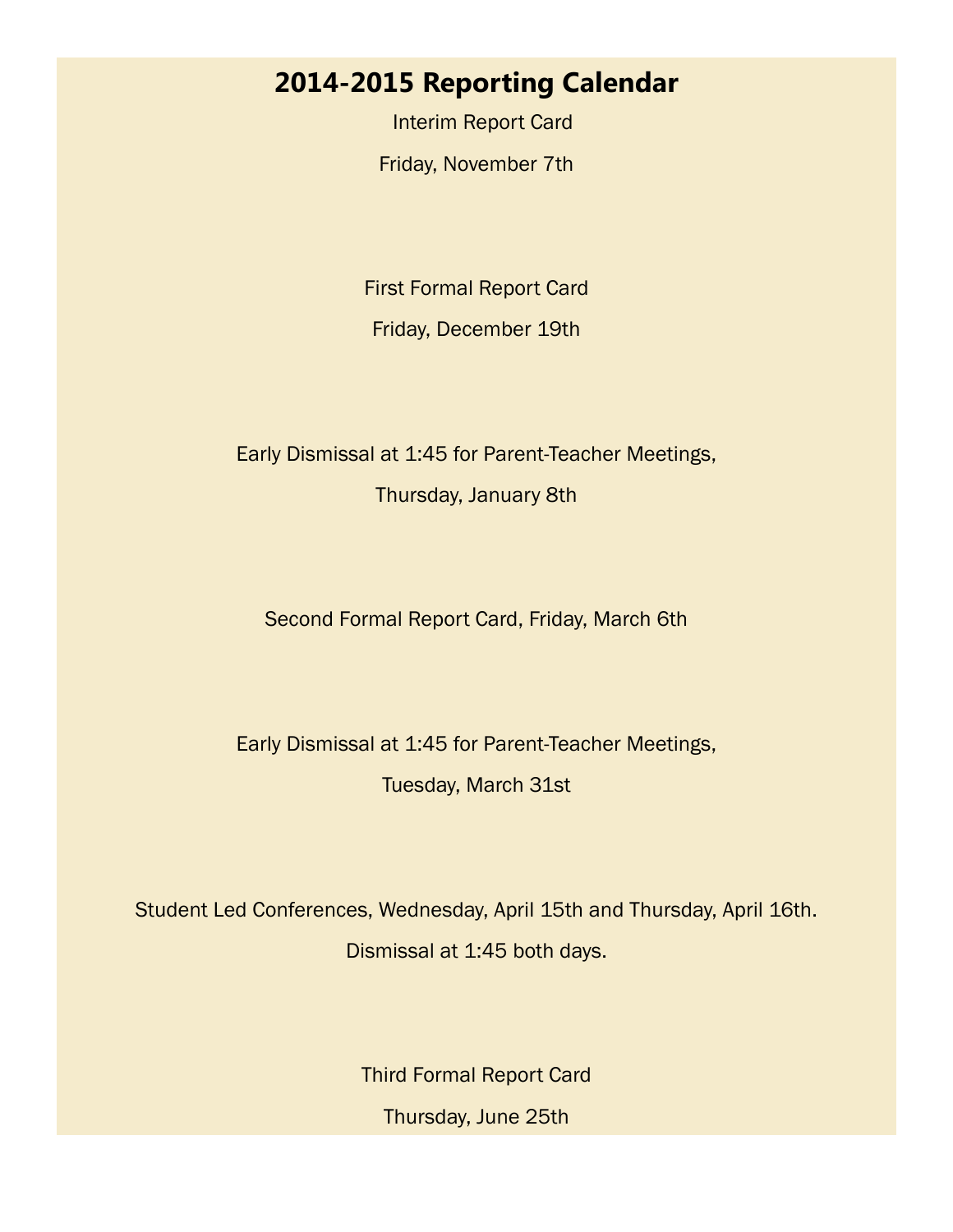#### WALTON ELEMENTARY Page 3

#### FIVE THINGS TO KNOW AB OUT HALLOWEEN AT WALTON

- 1. Halloween is Friday, October 31st.
- 2. Students will come to school *wearing* their costumes. There will not be space or time for children to change into their costume during the day.

A

- 3. There will be activity stations in the morning.
- 4. Some primary classes will participate in a sing-along in the afternoon at 2:00pm.
- 5. To lessen distractions during the day, we ask that any accessories or weapons be left at home.









#### QUESTIONS OR CONCERNS? WHO YA' GONNA CALL?

Over the course of the year, you may have questions or concerns about your child's progress.

Questions or concerns should be directed to the teacher

first. This will resolve many issues quickly if questions are brought to the teacher first.

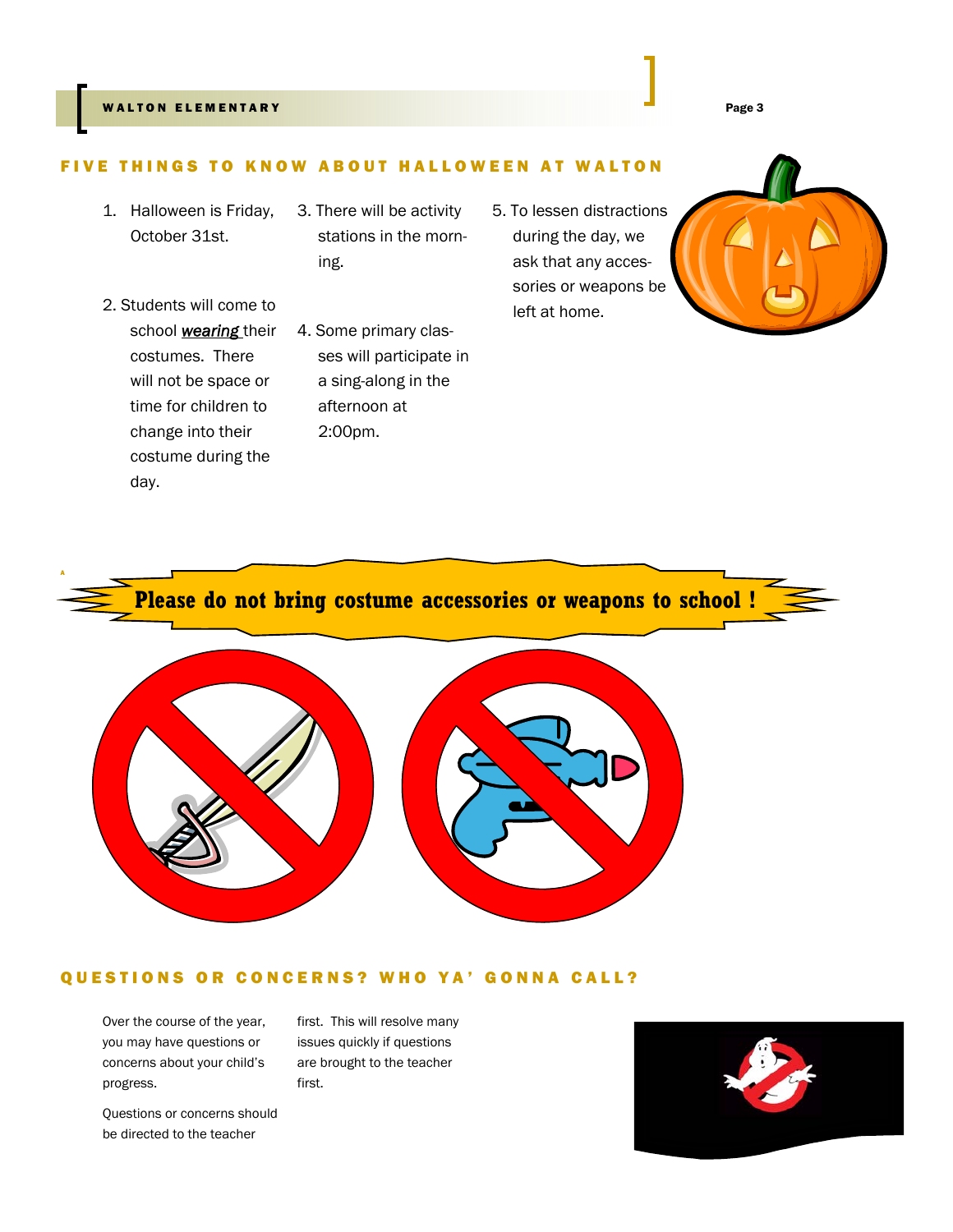

| Sun            | Mon                           | Tue                     | Wed                      | Thu                                   | Fri                                            | Sat                     |
|----------------|-------------------------------|-------------------------|--------------------------|---------------------------------------|------------------------------------------------|-------------------------|
|                |                               |                         | 1                        | $\overline{\mathbf{2}}$               | $\overline{\mathbf{3}}$                        | $\overline{\mathbf{4}}$ |
| 5 <sup>5</sup> | 6                             | $\overline{\mathbf{7}}$ | 8<br><b>Hot Lunch</b>    | 9                                     | 10                                             | 11                      |
| 12             | 13<br><b>Thanksgiving Day</b> | 14                      | 15                       | 16                                    | 17<br><b>Terry Fox Run</b><br>Assembly at 9:00 | 18                      |
| 19             | 20<br><b>PAC Meeting</b>      | 21                      | 22<br><b>Picture Day</b> | 23<br><b>Terry Fox Run at</b><br>1:45 | 24<br>Pro. D.                                  | 25                      |
| 26             | 27                            | 28                      | 29<br><b>Hot Lunch</b>   | 30                                    | 31                                             |                         |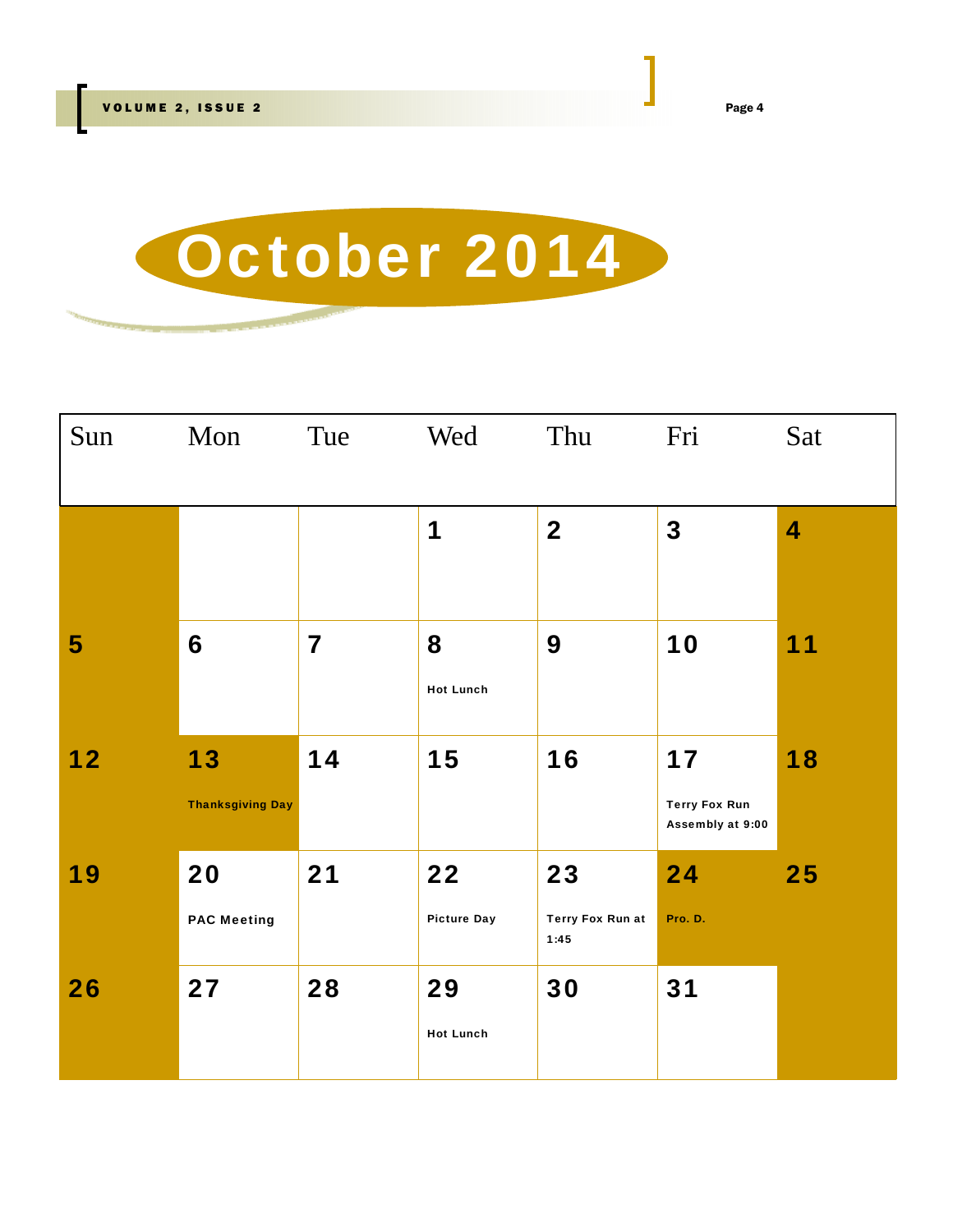## November 2014

| Sun            | Mon                                   | Tue                          | Wed                    | Thu | Fri                                                     | Sat |
|----------------|---------------------------------------|------------------------------|------------------------|-----|---------------------------------------------------------|-----|
|                |                                       |                              |                        |     |                                                         | 1   |
| $\overline{2}$ | $\mathbf 3$                           | 4                            | 5                      | 6   | 7 Remembrance<br>Day at 10:45<br><b>Interim Reports</b> | 8   |
| 9              | 10<br><b>Non-Instructional</b><br>Day | 11<br><b>Remembrance Day</b> | 12<br><b>Hot Lunch</b> | 13  | 14                                                      | 15  |
| 16             | 17                                    | 18                           | 19                     | 20  | 21                                                      | 22  |
| 23             | 24                                    | 25                           | 26                     | 27  | 28                                                      | 29  |
| 30             |                                       |                              |                        |     |                                                         |     |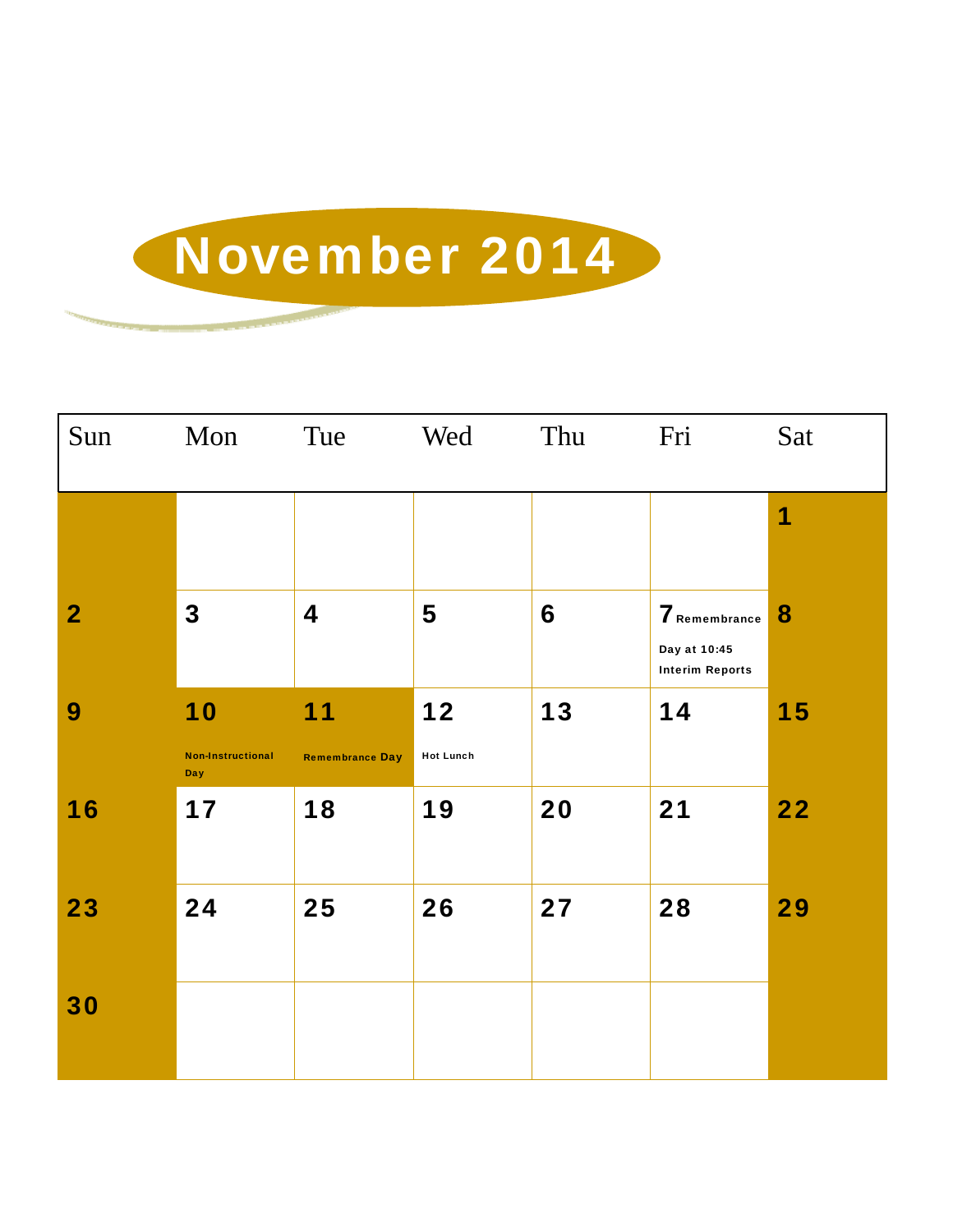## Www.sd43.bc.ca/walton

#### SCHOOL DISTRICT 43 (COQUITLAM)

2960 Walton Avenue, Coquitlam, BC, V3B 6V6

Phone: 604-941-1962 Fax: 604-937-8040 E-mail: walton@sd43.bc.ca



## More Photos from Ambassador Luo's visit!